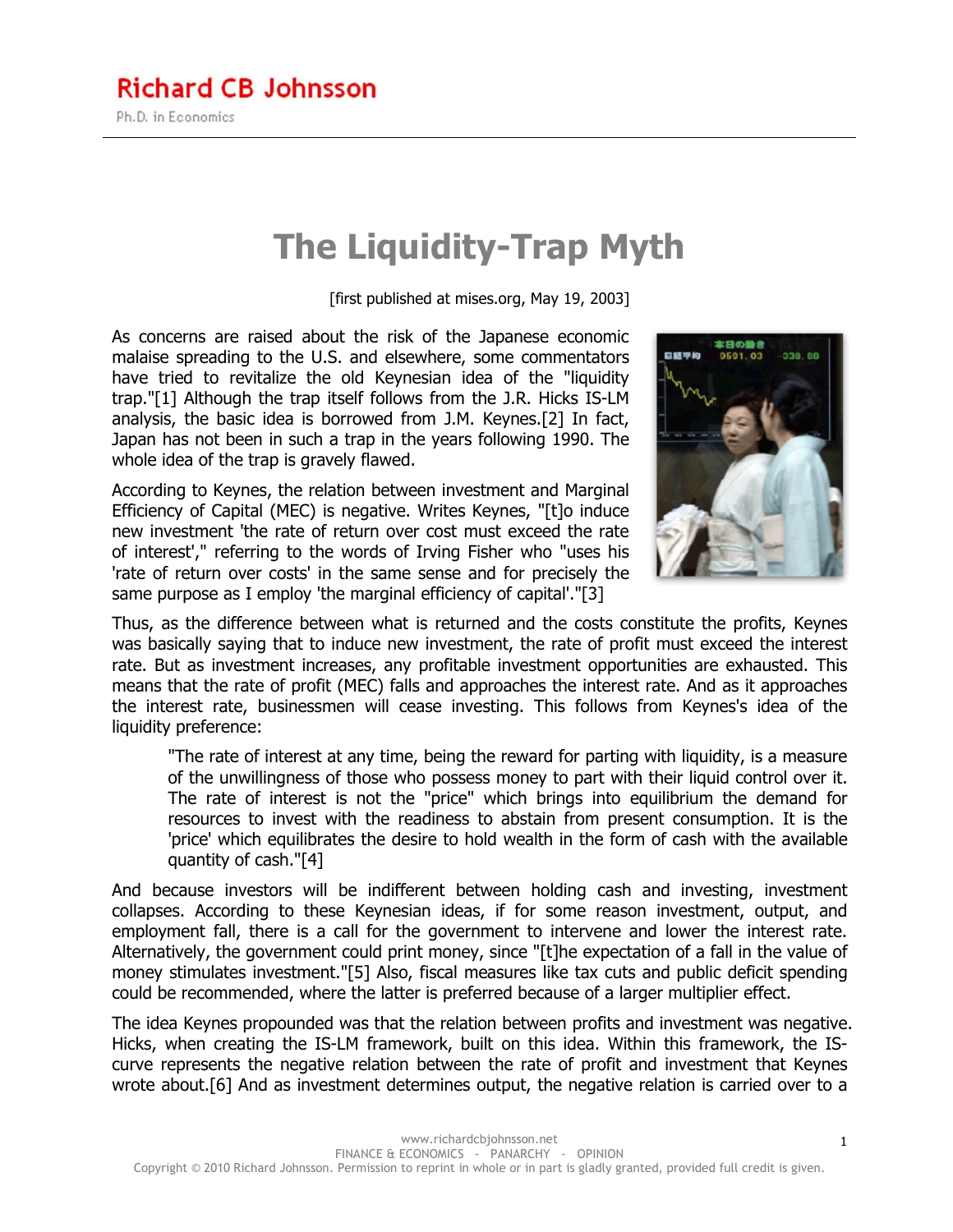negative relation between the rate of profit and output. And in an almost Marxist fashion, output is in a 1-to-1 relation with employment. The liquidity trap would occur if the LM curve of the IS-LM framework is horizontal, making any government intervention in the money market futile. The government can't simply save the economy from itself, and the economy is caught in a trap.

Thus, when some commentators put forward the liquidity trap as an explanation of the Japanese problems from 1990 onward, they are implicitly assuming that there is a negative relation between the rate of profit and investment. According to this view, when investment rises, profit falls, and when investment falls, profit rises. Let's see if this relation holds for Japan in the 1990– 2001 period.

Figure 1 shows the rate of profit, both actual and forecasted, and the changes in the volume of operating profits in Japan 1990–2001 (left axis). The figure also shows the percent changes in the net investment for the same period (right axis). As the figure reveals, the relation has been far from negative. Rather, the data reveals that the relation is positive. When investment falls, profit falls, and when investment rises, profit also rises.

The evidence is conclusive—Japan hasn't been caught in a liquidity trap.[7] Moreover, since the relation has been positive rather than negative in what is believed to be the schoolbook example of a liquidity trap, clearly refuting the trap idea itself, the evidence should end all discussion about the risk the trap could spread to the U.S. and elsewhere. In addition, the fact that the relation has been positive rather than negative, implying that the MEC and IS curves should generally be sloping upward instead of downward, the foundations of the Keynesian and Hicksian IS-LM analysis are shaken or even collapsing.

Reisman (1996, Chap. 18) provides a plausible argument for the positive relation between profits and investment, arguing that the relation is almost 1-to-1 in dollar terms. This follows since profit is the difference between sales revenue and costs while net investment is the difference between productive expenditure and costs (productive expenditure is the expenditure on goods and labor made by businesses). Under normal circumstances, sales revenue and productive expenditure very much changes in the same manner, resulting in a positive relation[8].

The unrealistic assumptions of the IS-LM analysis help explain why Krugman (1998b) has such problems of applying the liquidity trap to Japan. For example, he changes investment on the horizontal axis to consumption, i.e. the exact opposite of investment. In a way, this could be seen as indication of the fact that Krugman also has come to see that the Keynesian ideas need serious revision (although perhaps of another kind than the one suggested by Krugman).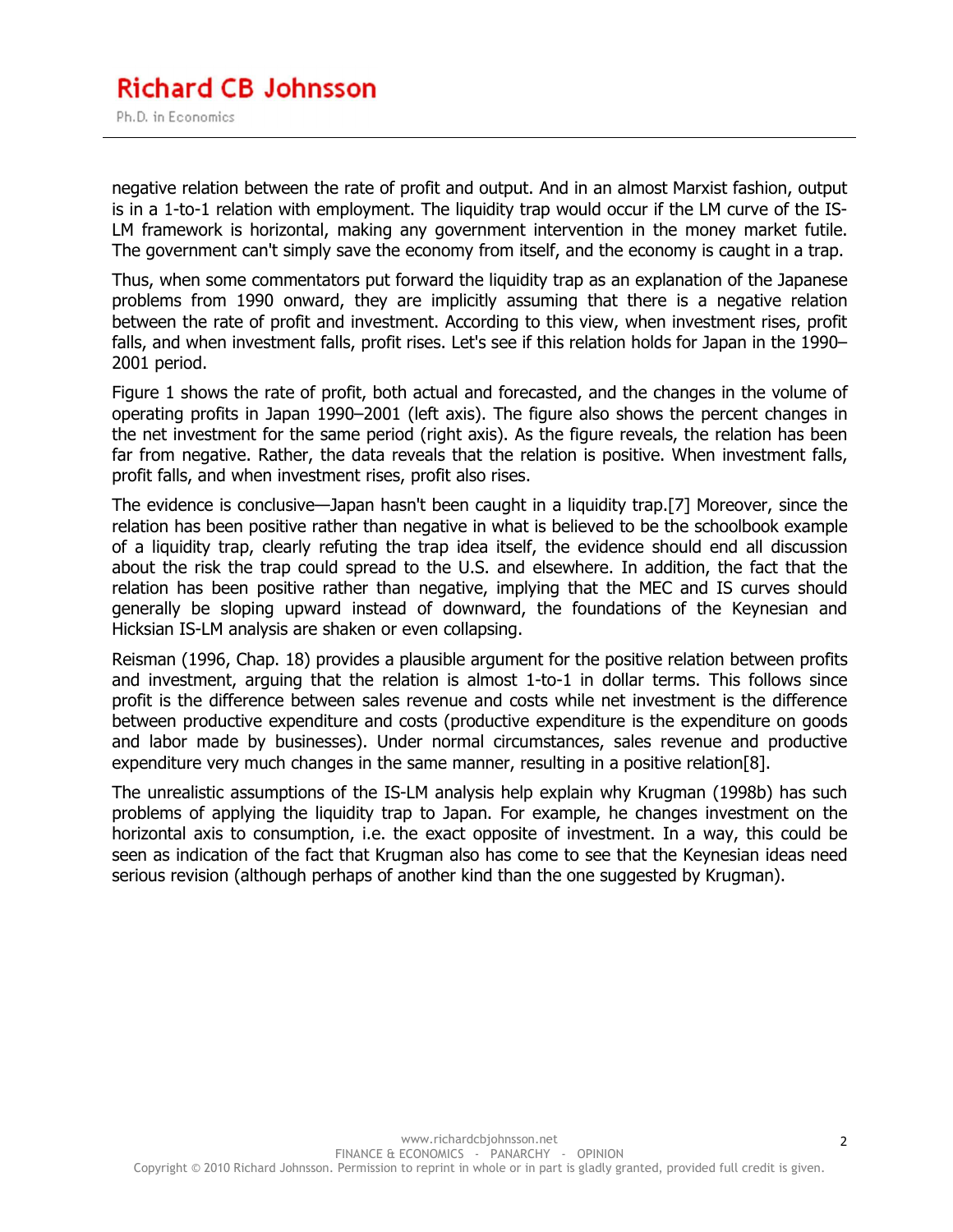Figure 1 – The rate of profit, both actual and forecasted, and the changes in the volume of operating profits (left axis) vs. the changes in net investment (right axis), Japan 1991–2000.



Sources: The Bank of Japan Tankan—Short-term Economic Survey of Enterprises in Japan (rate of profit) and the Economic and Social Research Institute (net investment and volume of operating profits).

It is highly unfortunate that the Keynesian ideas have dominated the monetary and fiscal policies pursued in Japan during the period under scrutiny, including interest cuts down to zero, serious monetary pumping and assorted fiscal measures. It should come as no surprise to the reader that these policy measures have utterly failed. But as I argue in a recent report (Johnsson 2003), these Keynesian measures were not only ineffective, and not only worsened things, but even managed to turn a favorable development of the mid 1990's around. The end result of these Keynesian monetary and fiscal policies was exactly the terrible situation one perceived one was combating!

The Keynesian policy measures will not work in the future either, despite the advice of Neo-Keynesians like Nobel laureate and former World Bank chief economist Joseph Stiglitz or popular economist Paul Krugman.[9] Keynes wrote in the preface to his General Theory that "I cannot achieve my object of persuading economists to re-examine critically certain of their basic assumptions except by a highly abstract argument and by much controversy."

He ends the same preface by stating that "[t]he difficulty lies, not in the new ideas, but in escaping the old ones." Maybe these words have taken on a new meaning, this time meaning that it is Keynes' own ideas we have to escape? Or as Reisman (1996) puts it: "The Keynesian analysis is so wrong that it is beyond redemption. The one, fundamental change that is needed is its total abandonment."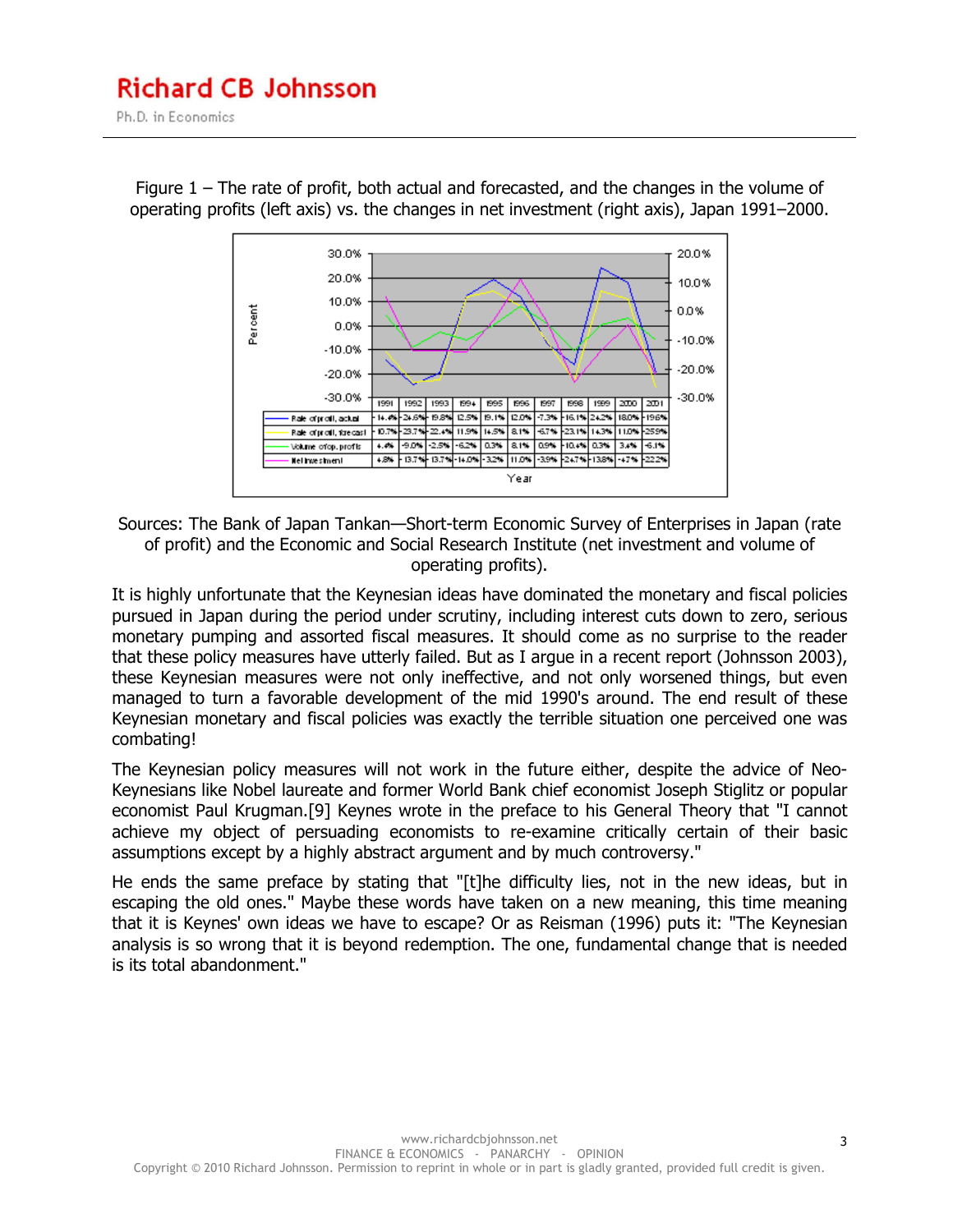### **Richard CB Johnsson**

Ph.D. in Economics

### **References**

Hazlitt, H. (1960). The Critics of Keynesian Economics, (ed). Princeton, N.J., 1960.

Hicks, J. R. (1937). "Mr. Keynes and the Classics: A suggested simplification." Econometrica.

Johnsson, R. (2003). "Deflation—Some Classical Lessons." Working Paper No. 23, The Ratio Institute, 2003. Available at http://swopec.hhs.se/ratioi/.

Keynes, J.M. (1936). The General Theory of Employment, Interest and Money. New York: Harcourt, Brace.

Krugman, P. (2003). "No Relief in Sight. " New York Times, 2.28.03

—. (2001). "After The Horror." New York Times, 9.14.01.

—. (1998a). Why Aren't We All Keynesians Yet?" 8/3/98. Available at (http://www.pkarchive.org/theory/keynes.html)

—. (1998b). "Japan's trap." May 1998.

Lahart, J. (2003). Trapped like Japan?, CNN/Money Senior Writer, May 9, 2003.

Reisman, G. (1996). Capitalism: A Treatise on Economics. Jameson Books, Ottawa, Illinois.

Reuters. (2003). Weaker yen may help Japan deflation fight-Stiglitz, April 14, 2003.

#### **Endnotes**

[1] See for example Lahart (2003). See also Krugman (1998b).

[2] See Keynes (1936) and Hicks (1937).

- [3] Keynes (1936), Chapter 11, II.
- [4] Keynes (1936), Chapter 13, II.
- [5] Keynes (1936), Chapter 11, III.

[6] There are some major modifications, like the fact that Hicks (1937) denotes investment as depending on a single interest rate/rate of profit. The IS-curve isn't really a curve but rather an equilibrium locus, where demand meets supply. But the underlying idea is still the same as Keynes's.

[7] As shown in Johnsson (2003), it doesn't matter if one instead compares the rate of profit to the Gross Domestic Product, or even Gross Investment or Gross Domestic Revenue according to the Reisman (1996) framework.

[8] And it is this argument that prompted the present author to inquire into the situation in Japan. See also for example Hazlitt (1960) for further criticism of the Keynesian ideas.

[9] According to Reuters (2003), Stiglitz the same day said, "the Japanese government could stimulate domestic demand by printing money, in a form similar to U.S. treasury paper." That is, above the money printing conducted by the Bank of Japan. According to Krugman (1998a, 2001

4